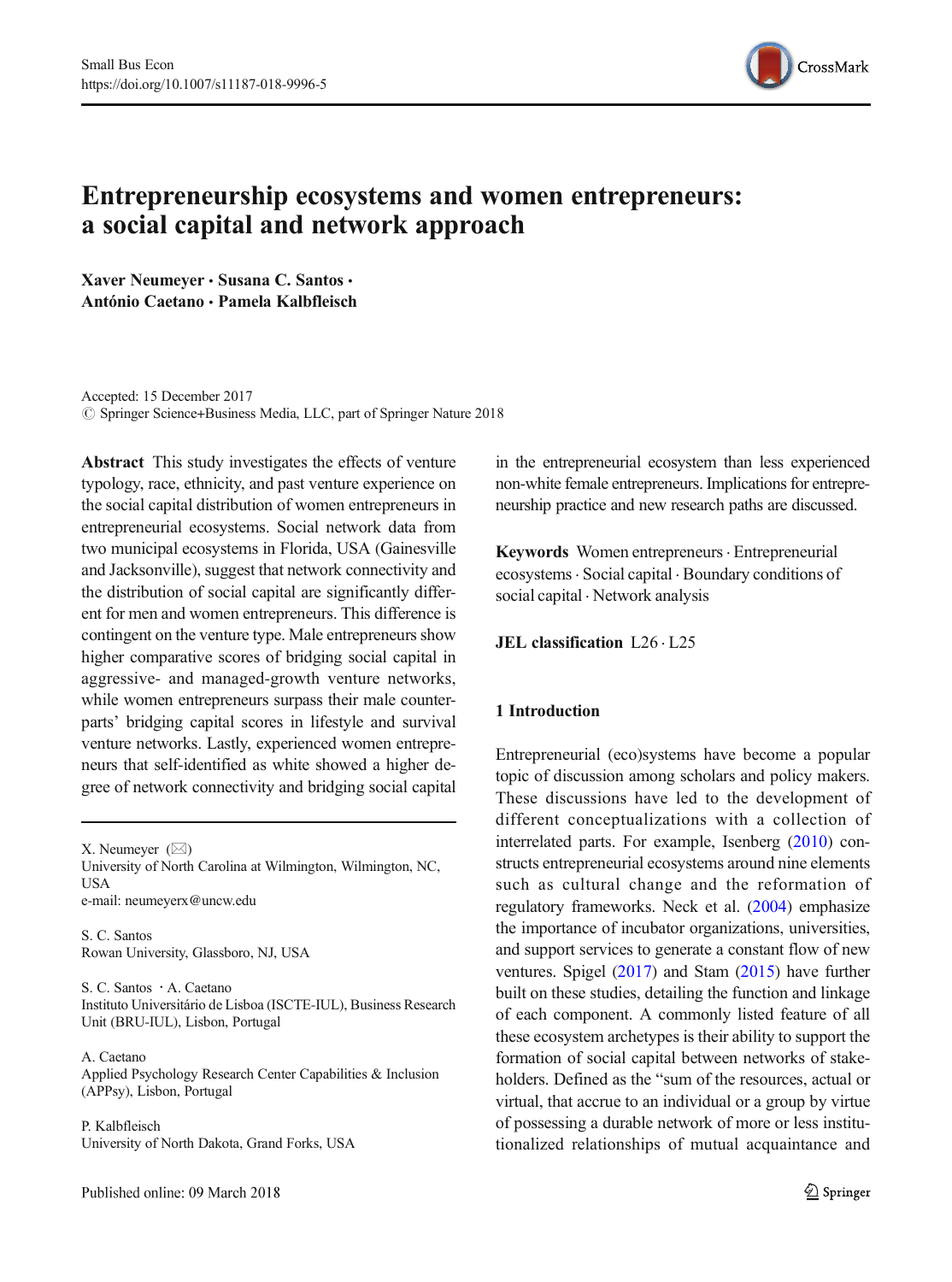recognition" (Bourdieu and Wacquant [1992](#page-12-0), p. 119), social capital is an important theoretical perspective to better understand the social stratifications in an entrepreneurial ecosystem. This is particularly relevant in highgrowth venture environments, where women entrepreneurs are facing barriers to access network resources such as mentors, investors, or advisors (Carter et al. [2003](#page-13-0)).

Although work on female entrepreneurs' social capital has increased steadily over the years (Neergaard et al. [2005;](#page-14-0) Yetim [2008](#page-14-0)), many questions remain with respect to entrepreneurial ecosystems. To address some of these questions, our study conceptualizes entrepreneurial ecosystems as a social network of stakeholders with reciprocal ties. This allows us to examine the presence of distinct social clusters based on individual and venture characteristics as well as how social capital is distributed between male and female stakeholders.

To provide regional context, we selected the metropolitan areas of Gainesville and Jacksonville, in Florida. Gainesville's ecosystem is a prime example for a university-based entrepreneurial ecosystem that provides a broad stream of intellectual property, creating various opportunities for new technology-driven ventures. The extensive infrastructure of support programs and organizations such as accelerators or incubators further supports university graduates to start their entrepreneurial career. Jacksonville's ecosystem is driven by a diverse set of firms with respect to size and industry. The large geographic and demographic area provides opportunities for new ventures that serve business-to-consumer as well as business-tobusiness markets. A sizable number of business associations targeting underserved groups provide female and minority entrepreneurs with the opportunity to connect and build social capital.

The paper is organized in five sections. We start with a presentation of the theoretical background on social capital in entrepreneurship and entrepreneurial ecosystems. This is followed by a review on the effects of gender, venture type, race, ethnicity, and past venture experience on boundaries of social capital and networks. We then present our hypotheses and conceptual model. This is followed by the description of our study context, design, sampling, and methodology. In the [results](#page-7-0) section, we elaborate on our descriptive data and hypotheses. The [discussion](#page-8-0) section presents our main theoretical and empirical contributions followed by an acknowledgment of the limitations of this study and a summary of future research directions.

# 2 Theoretical background

# 2.1 A social capital perspective of entrepreneurship and entrepreneurial ecosystems

Entrepreneurship, and the process of starting new ventures, is a specific context that has been beneficiating from the steady increase of scholarly work on social capital since the 1980s (Adler and Kwon [2002\)](#page-12-0). This early work has helped establish the notion of entrepreneurs as socially embedded agents who leverage vital resources such as financial assistance, industry knowledge, social support, or trust (Cope et al. [2007](#page-13-0); Westlund and Bolton [2003](#page-14-0)) from their social environment to develop and grow their ventures (Baron and Markman [2000](#page-12-0)). Since then, research in entrepreneurship has steadily increased to examine the influence of social capital on venture performance (Bosma et al. [2004;](#page-12-0) Florin et al. [2003\)](#page-13-0) and creation (De Carolis et al. [2009\)](#page-13-0), performance of corporate strategic initiatives (Lechner et al. [2010\)](#page-13-0), crowdfunding (Colombo et al. [2015](#page-13-0)), networking capital (Anderson and Jack [2002\)](#page-12-0), and innovation of regional knowledge-intensive clusters (Whittington et al. [2009\)](#page-14-0). Despite the plethora of new studies, social capital theory remains complex with a variety of dimensions (hierarchy, frequency, homogeneity), levels (individual versus aggregate), and definitions (Bourdieu [1986](#page-12-0); Coleman [1988;](#page-13-0) Putnam et al. [1994\)](#page-14-0). Social networks offer a promising avenue to address this miasma. They are defined "as a set of nodes (e.g., persons, organizations) linked by a set of social relationships (e.g., friendship, transfer of funds) of a specific type" (Laumann et al. [1978](#page-13-0), p. 458) and provide entrepreneurs the opportunity to create, use, and maintain social capital (De Carolis and Saparito [2006\)](#page-13-0).

Every entrepreneur's network consists of a mixture of weak and strong ties (Dubini and Aldrich [1991;](#page-13-0) Hoang and Antoncic [2003\)](#page-13-0). The strength of the tie will depend on the frequency of the interaction (frequent versus infrequent), the nature of the relationship (friend or family versus acquaintance), the emotional intensity (affective versus nonaffective), and the multiplexity of the relationship (friend and investor) (Jack [2005;](#page-13-0) Ruef [2002](#page-14-0)). Although there are still conflicting views on the optimal combination of strong and weak ties, the consensus is that weak ties expose the entrepreneur to diverse information and contacts (De Carolis et al. [2009\)](#page-13-0), whereas strong ties provide access to otherwise unattainable resources (Krackhardt [1992](#page-13-0)). Entrepreneurs'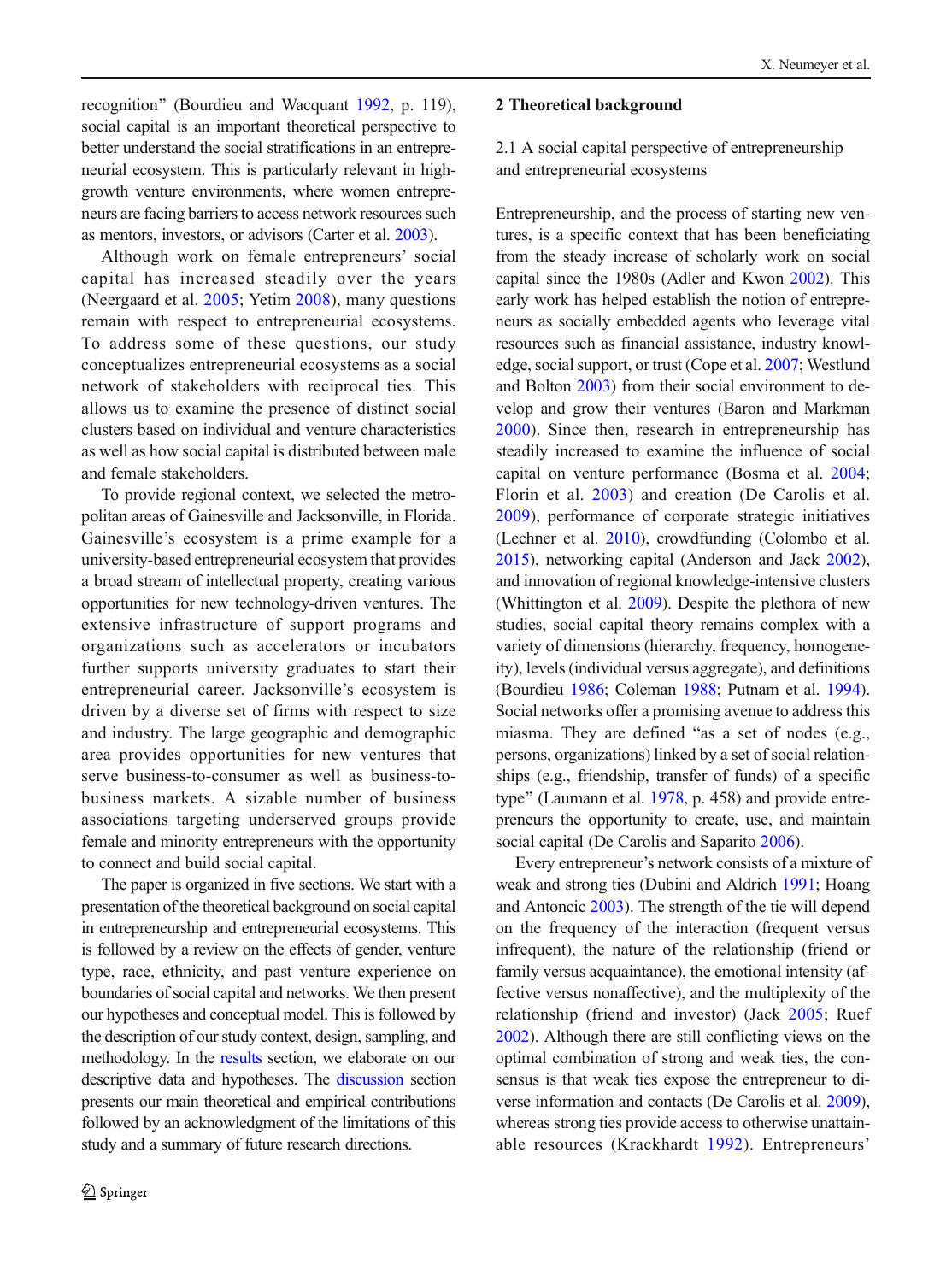networks are also characterized by their degree of homophily, such that they tend to establish bonds with people that have similar personal attributes, preferences, norms, and attitudes (McPherson et al. [2001](#page-14-0)). These network features can therefore influence the various stages of the entrepreneurship process (Aldrich and Zimmer [1986;](#page-12-0) Lechner and Dowling [2003](#page-13-0)) and affect the transfer of knowledge between network agents (Inkpen and Tsang [2005\)](#page-13-0). Entrepreneurs' personal networks were also found to have a positive and significant influence on small business performance, depending on the age, industry, and institutional context of the small firms (Stam et al. [2014](#page-14-0)). With respect to women entrepreneurs, studies have found that social capital is important for the startup phase and that network diversity positively affected the use of personal sources of funding (Carter et al. [2003](#page-13-0)).

Originating from work on clusters (Bell et al. [2009\)](#page-12-0) and economic geography (Audretsch and Feldman [1996;](#page-12-0) Malecki [1997](#page-14-0)), entrepreneurial ecosystems are defined as the agglomeration of interrelated individuals, institutions, organizations, and regulatory entities in a particular geographic area that act upon and promote entrepreneurial initiatives and actions (Isenberg [2010\)](#page-13-0). The increase in ecosystem research has led to a variety of conceptualizations, with social capital and network being an integral (albeit underdeveloped) component in all of them. Table 1 summarizes the descriptions of social capital and networks provided by different eco-system studies (Ács et al. [2014](#page-12-0); Feld [2012;](#page-13-0) Foster et al. [2013](#page-13-0); Isenberg [2010;](#page-13-0) Neck et al. [2004;](#page-14-0) Spigel [2017](#page-14-0); Stam [2015\)](#page-14-0). For example, Neck et al. [\(2004](#page-14-0)) suggest that formal and informal networks are critical to support and promote new venture creation. Feld

[\(2012\)](#page-13-0) and Stam [\(2015\)](#page-14-0) consider diverse and dense networks a precursor for entrepreneurs to find new entrepreneurial opportunities, solicit advice, and grow their ventures; and the World Economic Forum (Foster et al. [2013\)](#page-13-0) and Spigel [\(2017\)](#page-14-0) highlight mentoring, advising, and peer networking as a critical component of social capital within entrepreneurial ecosystems.

Despite the evidence that social capital and networks have beneficial effects on entrepreneurship (Anderson and Jack [2002\)](#page-12-0), more critical voices point out that an overreliance on social capital and strong-tie networks promotes mediocrities (Light [2010](#page-13-0)), reduces objectivity (Locke et al. [1999\)](#page-13-0), or creates barriers for historically disadvantaged groups such as novice, women, or minority entrepreneurs (Light and Dana [2013\)](#page-13-0). In a study on the boundaries of social capital in entrepreneurship, Light and Dana ([2013](#page-13-0)) argued that a combination of strong bonding capital (within-group ties), weak bridging capital (external ties), and cultural disinterest in entrepreneurship proliferates the formation of disconnected social clusters in entrepreneurial (eco)systems. Such stratifications have also been found in more "mainstream" ecosystems, where male-dominated strong-tie high-growth venture networks are often socially disconnected from managed-growth, lifestyle, and survival venture networks (Brush and Chaganti [1999;](#page-12-0) Edelman et al. [2010](#page-13-0)).

Therefore, previous research suggests that the favorable effects of social capital and networks will vary with gender (Brush et al. [2009](#page-13-0)), different types of ventures (Morris et al. [2016\)](#page-14-0), race, and ethnicity (Light and Dana [2013](#page-13-0)) and can lead to the formation of social boundaries in entrepreneurial ecosystems.

Table 1 Social capital and networks in entrepreneurial ecosystems

| Description                                                                                                                                                 | References                       |
|-------------------------------------------------------------------------------------------------------------------------------------------------------------|----------------------------------|
| Formal and informal social networks with a focus on high-technology companies; spinoff networks                                                             | Neck et al. (2004)               |
| Formal and informal networking groups; integration of expatriates                                                                                           | Isenberg $(2010)$                |
| Dense networks between sectors, demographics and cultures; network of institutions                                                                          | Feld (2012)                      |
| Mentoring, advisor, and peer networks                                                                                                                       | World Economic<br>Forum $(2013)$ |
| Networking pillar—measured by average of personal connection with entrepreneurs                                                                             | Acs et al. (2014)                |
| Networks of entrepreneurs, advisors, investors, and workers; mentoring networks for novice entrepreneurs                                                    | Spigel $(2017)$                  |
| Network density—community of entrepreneurs, startups, investors, advisors, mentors, and supporters<br>distributed across sectors, demographics, and culture | Stam $(2015)$                    |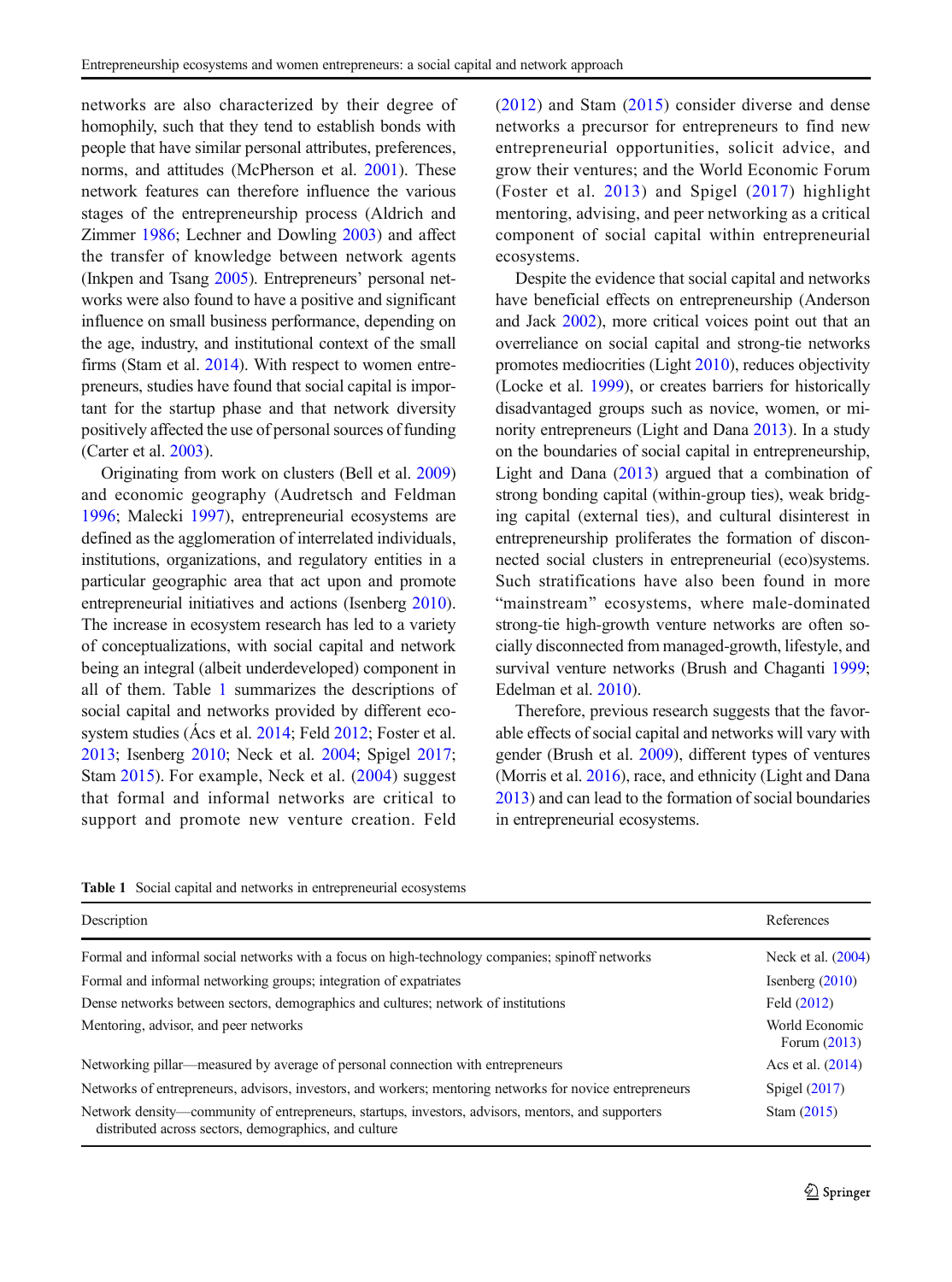2.2 Boundaries of social capital and networks

#### 2.2.1 The effect of gender

With respect to women entrepreneurs, social capital and network barriers emerge as a by-product of skewed expectations, biases, and "naïve theories underlying investors' conscious and subconscious search criteria" (Brooks et al. [2014\)](#page-12-0). As a result, women are often excluded from accessing male-dominated high-level networks in politics and industry (Nikolova [1993](#page-14-0); Smallbone and Welter [2001](#page-14-0)). These patriarchal structures were found to be especially prevalent in transitional economies such as Bulgaria, Moldova, or the Ukraine (Manolova [2006;](#page-14-0) Welter et al. [2004\)](#page-14-0). In more established economies like the USA, such barriers are less salient, with government agencies providing a wide variety of support mechanisms, depending on industry, type of entrepreneurial venture, or socioeconomic status of the entrepreneur-to-be (Acs and Szerb [2007;](#page-12-0) Mason and Brown [2013](#page-14-0)). Some problems persist, however. For example, in a study on business loans, researchers found that despite receiving similar loan conditions, female business owners felt disproportionally disrespected by lending officers (Fabowale et al. [1995\)](#page-13-0).

Hence, previous scholarly research suggests that the role that social capital and networking play across the different stages of the entrepreneurship process, and as such, in the entrepreneurial ecosystem are different for men and women. Accordingly, we propose the following hypothesis:

Hypothesis 1: Women entrepreneurs have lower levels of social capital than male entrepreneurs.

Putnam ([2000](#page-14-0)) distinguishes between bonding and bridging social capital. Bonding social capital is generated through strong-tie relationships between members of a group or network who are similar in certain aspects (e.g., race, gender, profession). For example, women entrepreneurs join female-only business associations or clubs such as the Female Entrepreneur Association or the Women Business Owners of North Florida Association, seeking partnerships and emotional support. However, these strong-tie networks come with some caveats, such as lower access to diverse information. Therefore, research suggests that female entrepreneurs should configure their networks using pertinent quality factors such as density, diversity, reachability, and

appropriate ties (McGowan and Hampton [2007\)](#page-14-0) to build bridging social capital. Bridging social capital forms through primarily weak-tie relationships between individuals or groups with dissimilar characteristics. An example of bridging social capital includes women entrepreneurs' effort to build outgroup connections with heterogeneous groups, such as the National Venture Capital Association. Both bridging and bonding social capital were found to be important predictors for nascent female and male entrepreneurs (Davidsson and Honig [2003](#page-13-0)). However, previous studies point out that female entrepreneurs often trail their male counterparts when it comes to bridging social capital (McGowan and Hampton [2007](#page-14-0)). Based on this reasoning, we put forward the following hypothesis:

Hypothesis 2: Women entrepreneurs have a higher degree of bridging social capital than male entrepreneurs.

As far as the level of bonding social capital is concerned, previous studies suggest that no significant differences should be expected between women and male entrepreneurs as homophilous ties develop more naturally than heterophilous (McPherson et al. [2001](#page-14-0)). Thus, we suggest that bonding social capital will not significantly differ between male and female entrepreneurs. Grounded on this reasoning, we propose the following hypothesis:

Hypothesis 3: Female and male entrepreneurs' degree of bonding capital does not differ significantly.

## 2.2.2 The effect of gender and venture typology

Entrepreneurial ventures come in all different shapes and forms going beyond the traditional "fixation" on high-tech/high-growth entrepreneurship (Shane [2009;](#page-14-0) Welter [2011](#page-14-0)). A recent typology developed by Morris et al. ([2016](#page-14-0)) separated entrepreneurial ventures into four types—survival, lifestyle, managed growth, and aggressive growth—that were defined on the basis of annual growth rate, time horizon, management focus, skills, and style, entrepreneurial orientation, technology investment, source of finance, exit approach, and economic motives of the founder. This typology has been used to examine the impact of entrepreneurship on society (Kuratko [2016](#page-13-0)) and economic development (Morris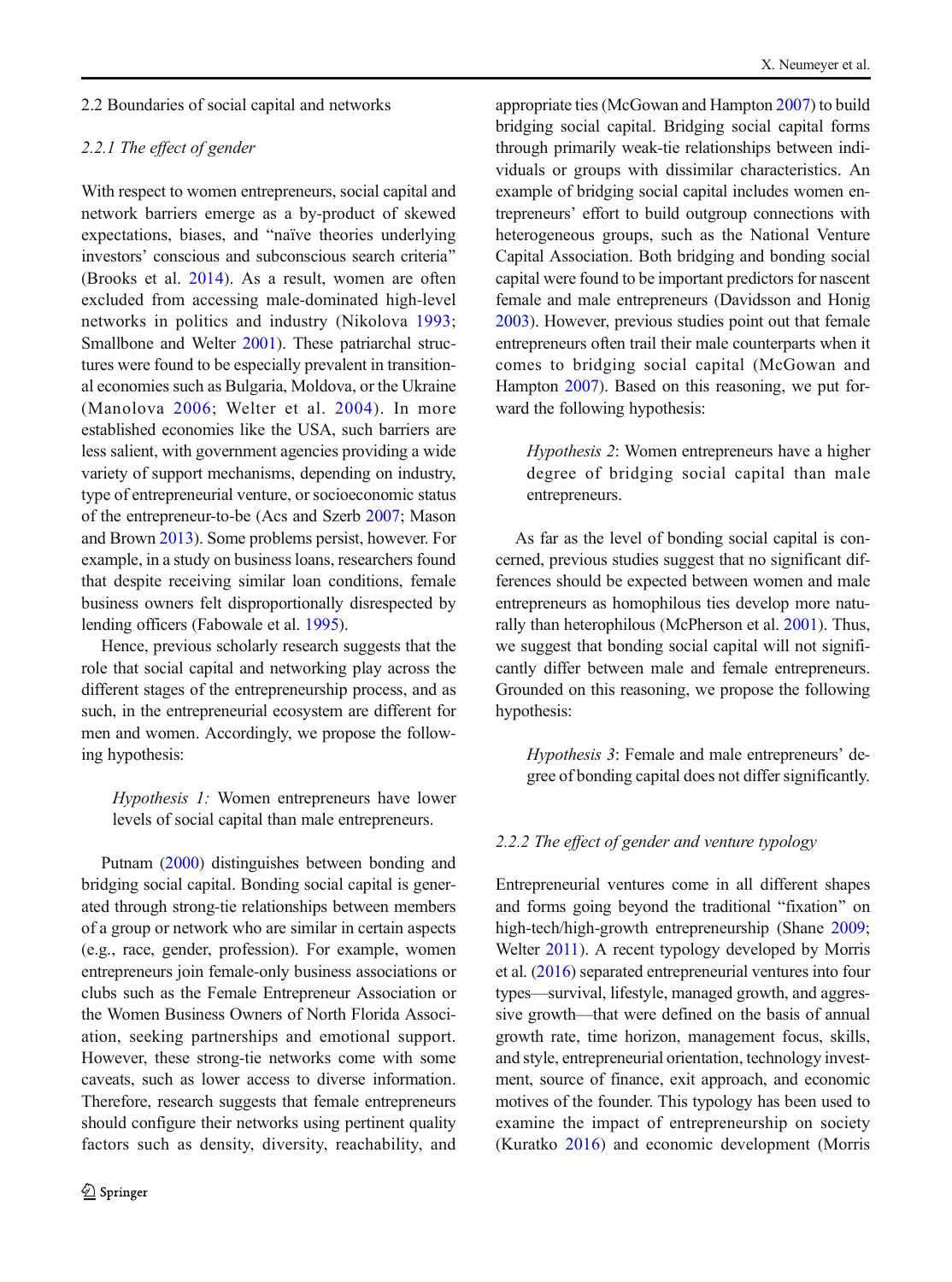et al. [2015\)](#page-14-0), supporting the need for diverse entrepreneurial ecosystems with a panoply of businesses. Ownership of these ventures, however, is not equally distributed between male and female entrepreneurs, as women often have to conciliate their venture choices with the multiple roles they fulfill in the society (e.g., mother, family manger). Accordingly, women have been historically underrepresented in the high-growth/high-technology venture community (Brush et al. [2004\)](#page-13-0), where implicit and explicit biases hinder their access to venture capital (Greene et al. [2001](#page-13-0)). Hence, previous research suggests that the distribution of social capital in an entrepreneurial ecosystem between male and female entrepreneurs is different for each type of venture network. Based on this reasoning, we put forward the following hypothesis:

Hypothesis 4: The likelihood that women entrepreneurs have lower levels of social capital than male entrepreneurs is larger in high-growth ventures, than in managed-growth, lifestyle, or survival ventures.

#### 2.2.3 The effect of gender, race, and ethnicity

Previous sociological studies have suggested that social capital and network properties can differ across racial and ethnic groups (Lin [2000](#page-13-0)). In a study on confiding networks, Marsden ([1988\)](#page-14-0) showed that network diversity and size was affected by ethnicity, with individuals identifying as white having the largest networks, followed by individuals that identify as Hispanic and black. In entrepreneurship, Min et al. ([1993](#page-14-0)) showed that immigrant entrepreneurs, who are new to a country and have few physical and financial assets, can connect to ethnic business networks and create business opportunities. In another study on social stratifications of minority entrepreneurs, the authors found that African American women entrepreneurs had to overcome social capital hurdles related to both their race and gender. They argue that gender and race are important features of how individuals experience social barriers to entrepreneurship and that these social stratifications are still underexplored (Robinson et al. [2007](#page-14-0)). However, the inequality in bridging social capital across different racial and ethnic groups in entrepreneurship is still unexplored empirically. Building on these studies, we examine differences in bridging social

capital between women entrepreneurs of different ethnical backgrounds and thus hypothesize that:

Hypothesis 5: Women entrepreneurs that selfidentify as white have higher levels of bridging social capital than non-white women entrepreneurs.

# 2.2.4 The effect of gender and venture experience

Entrepreneurship is a "lived experience" impacting the emergence of the entrepreneur, venture, and ecosystem (Morris et al. [2012](#page-14-0)). Venture experience affects how entrepreneurs navigate through the entrepreneurship process, and is also a critical contextual factor affecting learning, emotions, decision-making (Morris et al. [2012](#page-14-0)), and social capital (Baron and Markman [2000\)](#page-12-0). Past entrepreneurship experience is a specific form of human capital which positively contributes to social capital (Kor and Sundaramurthy [2008](#page-13-0)). Together with social capital, venture experience is a predictor of engagement in nascent entrepreneurship (Davidsson and Honig [2003\)](#page-13-0), promoting access to venture capitalists, potential customers, key informants in professional associations, and other stakeholders.

Therefore, individuals with past entrepreneurial experience have an advantage with respect to social capital, as they have easily accessible network that they can leverage to obtain resources from (Baron and Markman [2000](#page-12-0)). As such, past venture experience is an important social capital boundary condition to consider. Based on this reasoning, we expect to find differences in bridging social capital between experienced and novice women entrepreneurs:

Hypothesis 6: Women entrepreneurs with more venture experience have a higher degree of bridging social capital than women entrepreneurs with little to no venture experience.

Figure [1](#page-5-0) presents our conceptual model. We focus on the effect of gender on social capital and network properties in the context of entrepreneurial ecosystems and analyze the role of three boundary conditions: venture type, race and ethnicity, and past venture experience. We define our study in the context of two municipal entrepreneurial ecosystems modeled as a social network of stakeholders.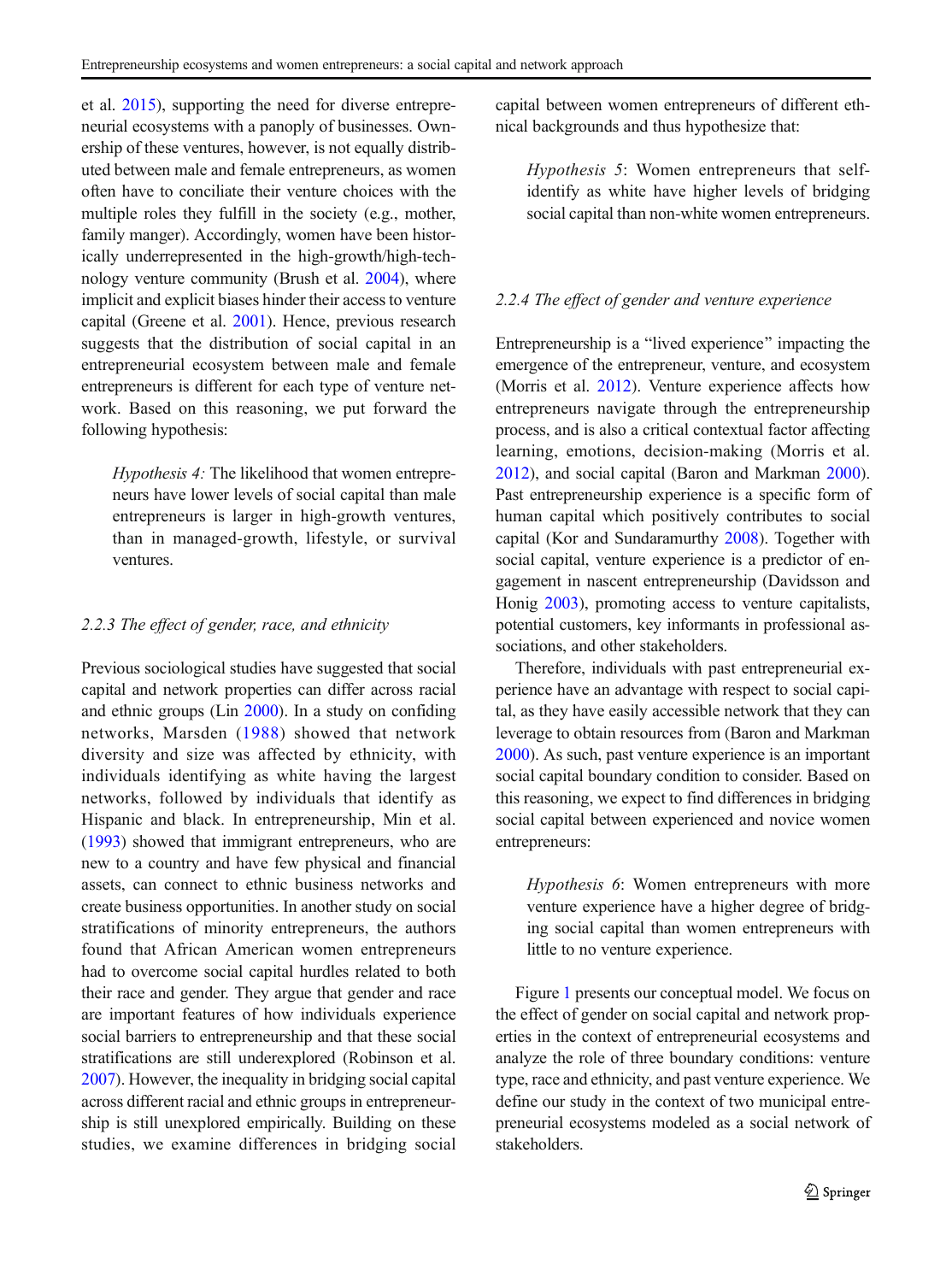<span id="page-5-0"></span>Fig. 1 The effect of gender, venture type, race, ethnicity, and past venture experience on social capital and network connectivity in entrepreneurial ecosystems



# 3 Context of the study

We conducted a study in two municipalities in Florida— Gainesville and Jacksonville—that are geographically, demographically, and economically proximate (see Table 2). Gainesville is located in the north central Florida with a population of 128,340 (data from 2012). Among the top employers are the local university and hospital complex, large retailers, and government organizations. Starting in 2006, a concerted effort was made by the local government, the chamber of commerce, and the university system to focus on the development of

|                                                                             | Gainesville | Jacksonville | Florida      | <b>USA</b>  |
|-----------------------------------------------------------------------------|-------------|--------------|--------------|-------------|
| Population                                                                  | 128,460     | 853,382      | 20, 271, 272 | 318,857,056 |
| GDP (2014) (per capita)                                                     | \$19,616    | \$25,374     | \$38,497     | \$28,155    |
| Number of $\text{firms}^1$                                                  | 10,980      | 64,114       | 2,100,187    | 27,092,908  |
| Ownership by race <sup>1</sup>                                              |             |              |              |             |
| White                                                                       | 71.1%       | 63.3%        | 79.5%        | 77.9%       |
| <b>Black</b>                                                                | 14.1%       | 25.6%        | 11.9%        | 7.1%        |
| Asian                                                                       | 7.5%        | $6.3\%$      | 3.8%         | $5.7\%$     |
| Ownership by ethnicity <sup>1</sup>                                         |             |              |              |             |
| Hispanic                                                                    | 6.4%        | 7.1%         | 28.6%        | 11.9%       |
| Ownership by gender <sup>1</sup>                                            |             |              |              |             |
| Male-led                                                                    | 54.5%       | 49.8%        | 52.4%        | 54.6%       |
| Female-led                                                                  | 36.9%       | 42.3%        | 39.0%        | 36.3%       |
| Equally owned                                                               | 8.7%        | 7.9%         | 8.6%         | $9.0\%$     |
| Land area (in square miles)                                                 | 61.31       | 747.00       | 65,755       | 3,531,905   |
| Number of venture capital firms <sup>2</sup>                                | 3           | 3            | $\sim$ 40–55 | 2917        |
| Venture capital investment (in $\frac{1}{2}$ million) for 2014 <sup>3</sup> | 7.4         | 5.1          | 866.5        | 48,000      |
| Average rate of exits from 2003 to 2013 (in $\%$ ) <sup>1</sup>             | 9.8         | 11.4         | 11.7         | 9.8         |
| Average rate of entries from 2003 to 2013 (in $\%$ ) <sup>1</sup>           | 11.4        | 13.7         | 13.8         | 10.9        |

Data from 2012

<sup>1</sup> Source: census.gov

<sup>2</sup> Source: Center for Venture Research

<sup>3</sup> Source: pwcmoneytree.com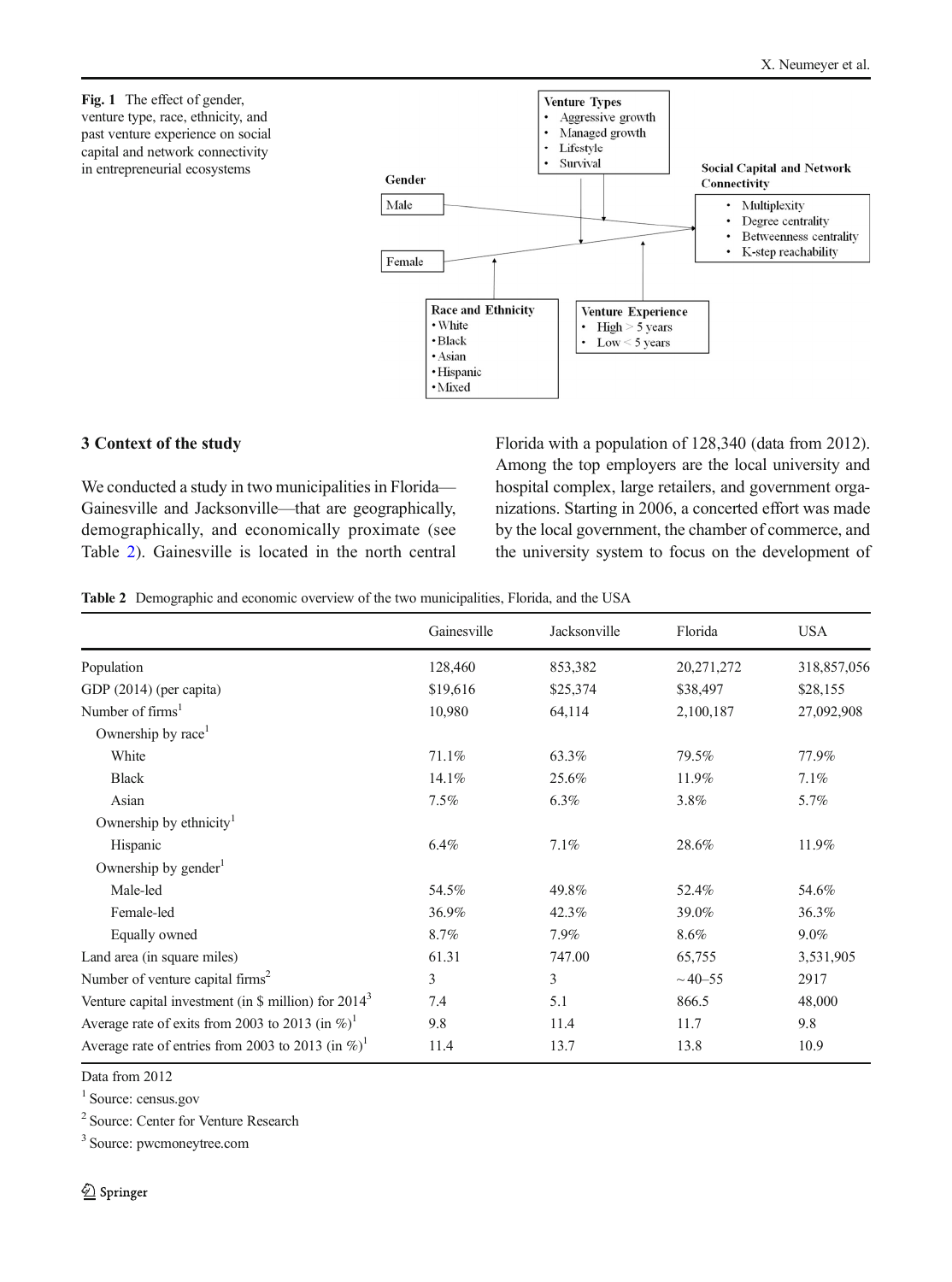high-growth/high-tech ventures. One prominent example is the creation of the Innovation Hub, an initiative between the city and the local university that is providing early-stage ventures with low-cost working space, mentoring, legal support, and investor networks.

Jacksonville's economy is broadly diversified among distribution, financial services, biomedical, technology, consumer goods, information services, manufacturing, insurance, biomedical, technology, and other industries. Jacksonville counts approximately 850,000 inhabitants and  $747$  mile<sup>2</sup> of land area; houses about 25 colleges and universities, totaling 48,396 students (data from 2012); and has been the center of many new entrepreneurial initiatives. For example, OneSpark—an annual crowdfunding festival—provides a platform for "creations" in art, innovation, music, science, social good, and technology (see news4jax.com).

#### 3.1 Sampling strategy, measures, and data analysis

We apply respondent-driven sampling as proposed by Heckathorn [\(1997\)](#page-13-0). This methodology is best suited to adequately examine networks of hidden populations, such as the relational ties between entrepreneurs and their stakeholders in a local entrepreneurial ecosystem (Heckathorn [2002](#page-13-0)). As there is little to no public information (e.g., lists or directories) available on the characteristics and structure of the (often nonrandom) relational ties between stakeholders in our two municipal entrepreneurial ecosystems of choice, respondentdriven sampling was found to be most appropriate.

The nonrandom nature of social network connections (Berg [1988](#page-12-0)) is another reason for using respondentdriven sampling, where an initial pool of respondents will provide information on their network connections and referrals, thereby allowing researchers to proficiently capture social regions that are not accessible with other methods (Salganik and Heckathorn [2004](#page-14-0)). The selection criteria for the initial "seed" of respondents varies based on the complexity of the network to be examined. In our case, our intent was to capture the diversity of entrepreneurial stakeholders, such as different types of supporting organizations, entrepreneurs, and ventures. Therefore, our approach was as follows. First, we purposively selected an initial set of eight interviewees in each ecosystem, who served as the seeds for the chain-referral. To ensure diversity, we made certain to include different stakeholder categories in each of the municipal ecosystems: four entrepreneurs, one investor, as well as the institutional leaders from one government agency, one incubator/accelerator organization, and one institution of higher education. To capture the diverse types of entrepreneurial ventures in each municipal ecosystem, we selected one individual from each one of the four types of ventures (Morris et al. [2016](#page-14-0)) in our initial seed. To recruit the seed subject of survival ventures, we visited local street vendors, informal markets, flea markets, and craft fairs. We selected the initial seed lifestyle entrepreneur by directly contacting small business owners in the community, and the managed-growth entrepreneur initial seed was identified using the database of the local chamber of commerce, selecting ventures with an annual growth rate of 10–15%. The initial seed aggressive-growth entrepreneur was identified through personal contacts and public records of high-growth ventures affiliated with incubators/accelerators, meeting our requirement of at least 20% annual revenue growth.

These eight seeds were the foundation of two subsequent recruitment chains. Based on the referrals and introductions provided by the initial seed of participants, a second wave led to the recruitment of an additional 22 participants, comprising a total of 30 individuals from each ecosystem. In the third wave, we reached a final sample of 60 individuals in each ecosystem, totaling 120 participants. We conducted in-depth face to face interviews, lasting 45 min each. All interviews were recorded. The protocol included a set of questions related to the attendance at entrepreneurship-related events, the entrepreneurs/investors/institutional leaders they interact with most frequently, the nature of these interactions, and their personal history of entrepreneurship to capture their ties with the entrepreneurial ecosystem. Each interview resulted in a set of nodes that were subsequently assembled into a network, approximating the entrepreneurial ecosystem. The nodes in the network correspond to other stakeholders of the ecosystem that the interviewee is interacting with, such as entrepreneurs, investors, or leaders of the various institutions or organizations (e.g., universities, regulatory agencies, etc). Each participant generated between 7 and 20 connections with other stakeholders of the entrepreneurial ecosystem, leading to a network of 745 nodes in the Gainesville ecosystem (GNVEco) and 871 nodes in the Jacksonville ecosystem (JAXEco). Participation in the study was voluntary. We did not provide any referral incentives.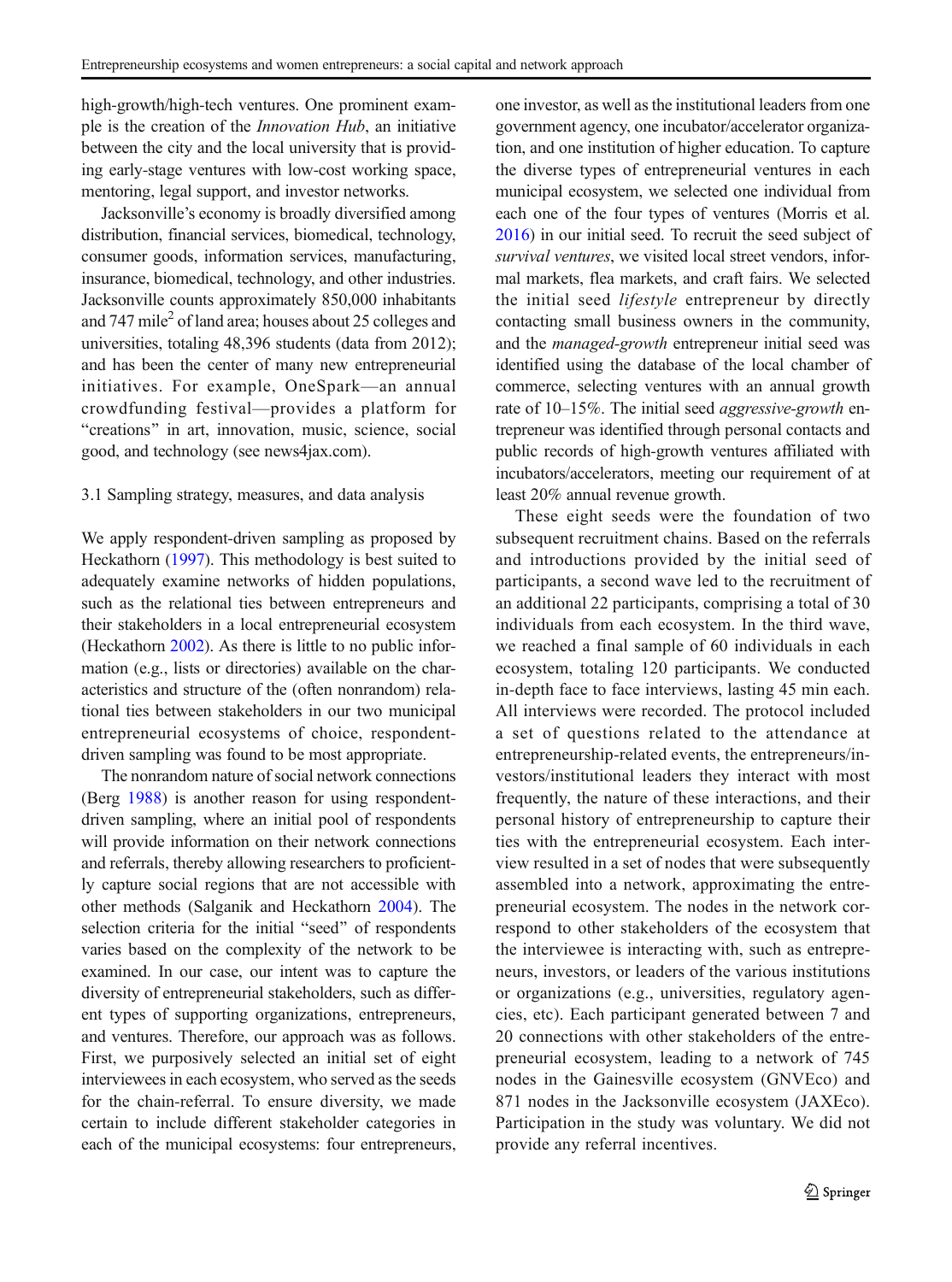<span id="page-7-0"></span>Data was analyzed using a social network data analysis program called UCINET (Borgatti et al. [1999](#page-12-0)), examining the two ecosystem networks using four distinct measures: (1) multiplexity, (2) degree centrality, (3) betweenness centrality, and (4) 2-step reachability (see Table 3).

OLS regression was used to examine the influence of actors' attributes on their degree of social capital (betweenness centrality, multiplexity) and network connectivity (2 step reach centrality and degree centrality) in the ecosystem network. In contrast to traditional statistical techniques such as the t test or ANOVA that describe distributions of attributes of actors, statistical techniques developed for social network analysis describe the distributions of relations among actors. Standard errors and significance will be estimated using the random permutations method.

### 4 Results

#### 4.1 Hypothesis testing

Table [4](#page-8-0) describes the characteristics of the sample of interviewees and nodes for the two municipal ecosystems.

We tested the six hypotheses through OLS regressions. Table [5](#page-9-0) displays the results for GNVEco and JAXEco and shows that there are significant differences (the reference category for gender is male) in the distribution of social capital and network connectivity between male and female entrepreneurs for both the GNVEco and JAXEco. Specifically, the negative and statistically significant scores of outdegree centrality  $(-1.289^*_{\text{GNVEco}}, -1.188^*_{\text{JAXEco}})$ , indegree centrality  $(-2.834^{***}$ <sub>GNVEco</sub>,  $-0.827^{*}_{\text{JAXEco}})$ , and out 2-step reach centrality  $(-1.631^{**}$ <sub>GNVEco</sub>, –  $0.979^*_{\text{JAXEco}}$ ) indicate that women entrepreneurs have a lower degree of social capital than male entrepreneurs. These results support our first hypothesis and were consistent for both municipal entrepreneurial ecosystems. The

betweenness centrality scores were positive and significant  $(1.434<sup>*</sup><sub>GNVEco</sub>, 1.273<sup>*</sup><sub>JAXEco</sub>)$  indicating that women entrepreneurs in GNVEco and JAXEco have a higher level of bridging social capital than male entrepreneurs (Table [5\)](#page-9-0), providing support for Hypothesis 2.

The results of the multiplexity analysis further confirmed Hypothesis 3. Although we found evidence that the presence multiplex ties were significant in aggressive- and managed-growth ventures, no significant differences between female and male entrepreneurs with respect to bonding social capital were found (Table [6](#page-9-0)). Hypothesis 4 received partial support. The results of the multiplexity analysis demonstrated that the degree of bonding social capital between male and female entrepreneurs did not differ significantly across the four venture type networks.

The differences in network connectivity and the distribution of bridging social capital between male and female entrepreneurs with respect to the four venture types are presented in Table [7](#page-10-0). Specifically, the deviations of network connectivity and bridging social capital between male and female entrepreneurs were most significant in networks associated with high-growth ventures (HGVN) as the indegree, outdegree, and 2-step reach centrality scores showed (complete OLS results describing the gender differences for each one of the four venture type networks available upon request to the authors). Furthermore, female entrepreneurs showed a higher degree of bridging social capital than male entrepreneurs in lifestyle (LSVN) and survival venture networks (SVN). However, we found mixed results with respect to the two ecosystems. Although the social capital disparity between male and female entrepreneurs in GNV's high-growth venture network was larger than in JAX's, we did not find a similar gap in the other venture networks. Therefore, these results partially support Hypothesis 4. We elaborate on these findings in the [discussion](#page-8-0) section.

Table 3 Network measures to estimate and compare network connectivity and social capital

| Network measure        | <b>Function</b>                                                                                                                     | Related studies                                                                                         |  |  |
|------------------------|-------------------------------------------------------------------------------------------------------------------------------------|---------------------------------------------------------------------------------------------------------|--|--|
| Multiplexity           | Measure of tie strength and level of relationship                                                                                   | Entrepreneurs' networks (Bliemel et al. 2015)                                                           |  |  |
| Degree centrality      | Measure of an actor's (entrepreneur or other<br>stakeholder's) ties with other members of the<br>ecosystem                          | Knowledge transfer in organizations (Tsai 2001)                                                         |  |  |
| Betweenness centrality | Measures the level of brokerage of an actor.<br>Nodes with a high level of betweenness<br>centrality act as relays in the ecosystem | Exploration of novel technologies (Gilsing et al. 2008);<br>collaboration networks (Abbasi et al. 2012) |  |  |
| K-step reachability    | Level of connectivity of an actor                                                                                                   | Connectivity in industrial processes (Yang et al. 2014)                                                 |  |  |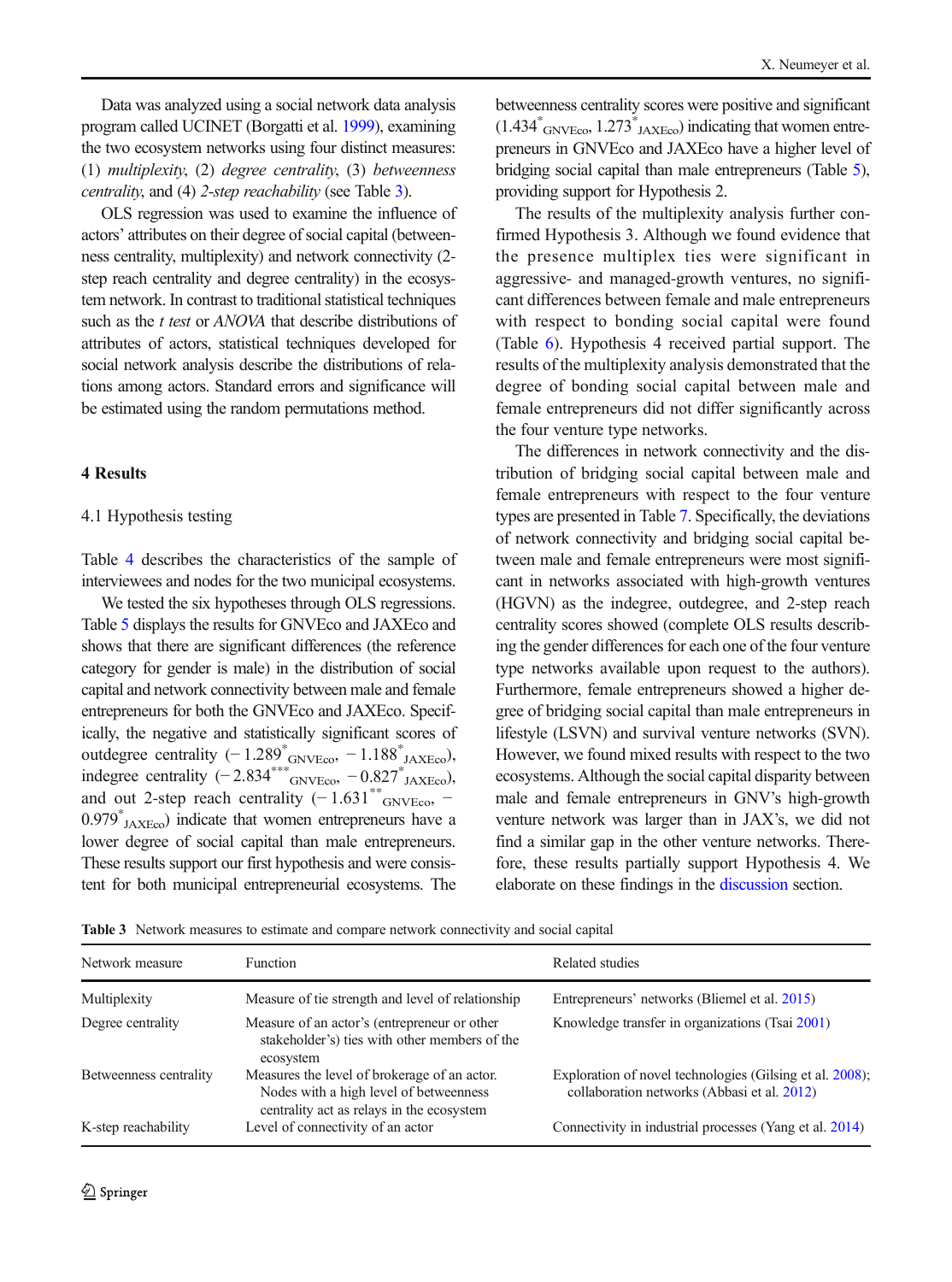<span id="page-8-0"></span>Entrepreneurship ecosystems and women entrepreneurs: a social capital and network approach

Table 4 Descriptive statistics

|                                     | GNV Eco (in $%$ )        |                           | JAX Eco (in $%$ )      |                           |
|-------------------------------------|--------------------------|---------------------------|------------------------|---------------------------|
|                                     | Interviewees<br>$N = 60$ | <b>Nodes</b><br>$N = 745$ | Interviewees<br>$N=60$ | <b>Nodes</b><br>$N = 871$ |
| Organizational affiliation          |                          |                           |                        |                           |
| Entrepreneurial ventures            | 48                       | 36                        | 46                     | 38                        |
| Government agencies                 | 15                       | 19                        | 19                     | 17                        |
| Incubator/accelerator organizations | 12                       | 13                        | 18                     | 16                        |
| Investors                           | 10                       | 12                        | 11                     | 12                        |
| Higher education organizations      | 15                       | 20                        | 6                      | 17                        |
| Demographics                        |                          |                           |                        |                           |
| Male                                | 55                       | 59                        | 57                     | 60                        |
| Female                              | 45                       | 41                        | 43                     | 40                        |
| White                               | 63                       | 58                        | 56                     | 60                        |
| African American                    | 14                       | 12                        | 18                     | 15                        |
| Asian                               | 10                       | 13                        | 12                     | 13                        |
| Hispanic                            | 6                        | 9                         | 7                      | 5                         |
| Mixed                               | $\overline{4}$           | 6                         | 5                      | $\overline{4}$            |
| Other                               | 3                        | $\overline{2}$            | $\overline{c}$         | $\overline{3}$            |
| Venture type                        |                          |                           |                        |                           |
| Aggressive growth                   | 22                       | 18                        | 14                     | 18                        |
| Managed growth                      | 30                       | 30                        | 36                     | 28                        |
| Lifestyle                           | 34                       | 33                        | 42                     | 39                        |
| Survival                            | 14                       | 12                        | 8                      | 15                        |
| Past venture experience             |                          |                           |                        |                           |
| $<$ 5 years                         | 57                       | 49                        | 52                     | 47                        |
| $> 5$ years                         | 43                       | 51                        | 48                     | 53                        |

Lastly, Hypotheses 5 and 6 were partially confirmed (Table [8\)](#page-10-0). We found that that female entrepreneurs that identify as ethnically white, had a higher degree of network connectivity and bridging social capital. However, only one indicator of network connectivity (out 2-step reach centrality) showed significant differences between white and black female entrepreneurs  $(-1.037<sup>*</sup><sub>GNVEco</sub>)$ , as well as white and Hispanic female entrepreneurs (−  $0.944^{\ast}$ <sub>GNVEco</sub>) in the GNVEco. No statistically significant differences were found between white, black, Hispanic, Asian, and mixed female entrepreneurs in the JAXEco. These results provide partial support to Hypothesis 5.

With respect to Hypothesis 6, our results showed that female entrepreneurs with more venture experience had a higher degree of bridging social capital than female entrepreneurs with little to no venture experience. This finding was confirmed for both municipal ecosystems and therefore support Hypothesis 6.

#### 5 Discussion

#### 5.1 Theoretical and empirical contributions

Our study is in line with previous conceptualizations of social capital and networks as a relevant component in entrepreneurial ecosystems (Isenberg [2010](#page-13-0); Neck et al. [2004](#page-14-0); Stam [2015;](#page-14-0) Spigel [2017\)](#page-14-0). Our results confirmed that there is a difference in the distribution of social capital and network connectivity between female and male entrepreneurs, supporting existing studies' findings about the disconnect between women entrepreneurs and the high-/aggressive-growth venture community (Brush et al. [2004\)](#page-13-0). This effect was found for both entrepreneurial ecosystems, suggesting some degree of generalizability. While prior research focused exclusively on the gap between women entrepreneurs and high-growth ventures, our study examined a broader set of entrepreneurial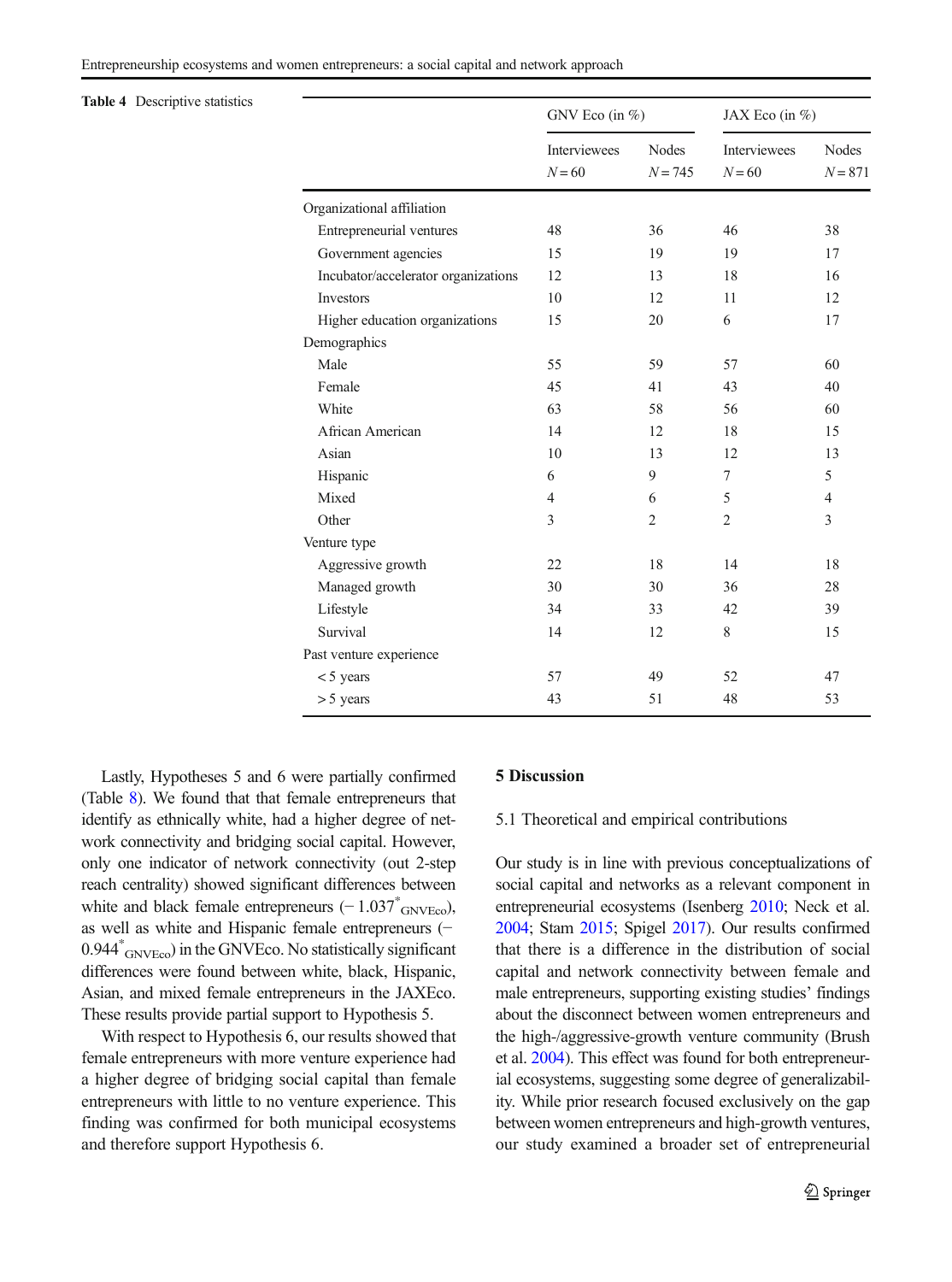Outdegree centrality Indegree centrality Out 2-step reach centrality Betweenness centrality GNVEco JAXEco GNVEco JAXEco GNVEco JAXEco GNVEco JAXEco Gender<sup>a</sup> Female  $-1.289^*$   $-1.188^*$   $-2.834^{***}$   $-0.827^*$   $-1.631^{**}$   $-0.979^*$   $1.434^*$   $1.273^*$ Ethno-racial<sup>b</sup> Black − 0.736 − 0.421 − 0.601 − 0.509 − 1.592<sup>\*\*</sup> − 0.297 − 1.656<sup>\*\*</sup> − 0.180 Asian − 0.402 − 0.290 − 0.402 − 0.456 − 0.495 − 0.333 − 0.604 − 0.294 Mixed − 0.307 − 0.122 − 0.205 − 0.167 − 1.393<sup>\*\*</sup> − 0.402 − 0.803 − 0.371 Hispanic − 0.648 − 0.513 − 0.299 − 0.223 − 0.725 − 0.240 − 1.244\* − 0.405 Venture type<sup>c</sup> Managed growth − 0.581 − 0.312 − 0.679 − 0.542 − 0.132 − 0.301 − 0.377 − 0.693 Lifestyle − 0.317 − 0.473 − 0.543 − 0.700 − 0.425 − 0.577 − 0.231 − 0.322 Survival − 1.903<sup>\*\*\*</sup> − 1.165<sup>\*</sup> − 1.567<sup>\*\*</sup> − 1.481<sup>\*\*</sup> − 1.703<sup>\*\*</sup> − 0.844 − 1.810<sup>\*\*\*</sup> − 1.438<sup>\*\*</sup> Venture experience<sup>d</sup>

 $-5 \text{ years}$   $-0.782$   $-0.604$   $-1.232$   $-1.523$   $-1.417$   $-1.892$   $-1.541$   $-1.541$   $-1.275$   $-1.541$ 

<span id="page-9-0"></span>Table 5 OLS regression coefficients for subgroup differences in outdegree, indegree, out-k-step (two), and betweenness centrality

 $p < 0.05$ ; \*\*p < 0.01; \*\*\*p < 0.001

<sup>a</sup> Dummy-coded variables, with "male" as reference category

 $<sup>b</sup>$  Dummy-coded variables, with "white" as reference category</sup>

<sup>c</sup> Dummy-coded variables, with "aggressive growth" as reference category

 $d$  Dummy-coded variables, with " $>5$  years" as reference category

ventures. We also found a separation along ethno-racial lines, favoring white female and male entrepreneurs, adding to the literature on the social stratification of female minority entrepreneurs (Robinson et al. [2007](#page-14-0)).

We also contribute to ongoing research on social capital and entrepreneurship. At first glance, our results support the weak-tie theory (Milroy and Milroy [1993\)](#page-14-0) that postulates that second-order actors (e.g., women entrepreneurs) develop a higher degree of bridging capital, to compensate for their lower social status in the network. However, a closer look revealed that female entrepreneurs' bridging capital is contingent on the venture type network they are embedded in. We found that male entrepreneurs have a higher degree of bridging social capital in high- and managed-growth networks (only GNVEco) and that female entrepreneurs have a higher degree of bridging capital in lifestyle and survival ventures networks (GNVEco and JAXEco). This difference in social capital allotment can be attributed to the inherent characteristics and norms surrounding these types of ventures. For example, research has shown that male-oriented cultural norms are dominating in the aggressive- and managed-growth venture communities, much more so than in lifestyle and survival venture communities (Marlow and McAdam [2013\)](#page-14-0).

Social capital distribution is also affected by past venture experience. As most experienced entrepreneurs in aggressive- and managed-growth ventures are male

Table 6 Multiplexity analysis between male and female entrepreneurs

| <b>Relations</b>  | Observed<br>multiplexity |     | Maximum (based<br>on total ties) |        |  |
|-------------------|--------------------------|-----|----------------------------------|--------|--|
|                   | <b>GNV</b>               | JAX | <b>GNV</b>                       | JAX    |  |
| Aggressive growth |                          |     |                                  |        |  |
| Male              | 63                       | 79  | $83*$                            | $105*$ |  |
| Female            | 34                       | 51  | $58*$                            | $82^*$ |  |
| Managed growth    |                          |     |                                  |        |  |
| Male              | 135                      | 156 | $167*$                           | $191*$ |  |
| Female            | 109                      | 142 | $143*$                           | $171*$ |  |
| Lifestyle         |                          |     |                                  |        |  |
| Male              | 70                       | 102 | 115                              | 181    |  |
| Female            | 89                       | 114 | 158                              | 162    |  |
| Survival          |                          |     |                                  |        |  |
| Male              | 65                       | 83  | 110                              | 147    |  |
| Female            | 83                       | 110 | 130                              | 180    |  |
|                   |                          |     |                                  |        |  |

 $*p < 0.05$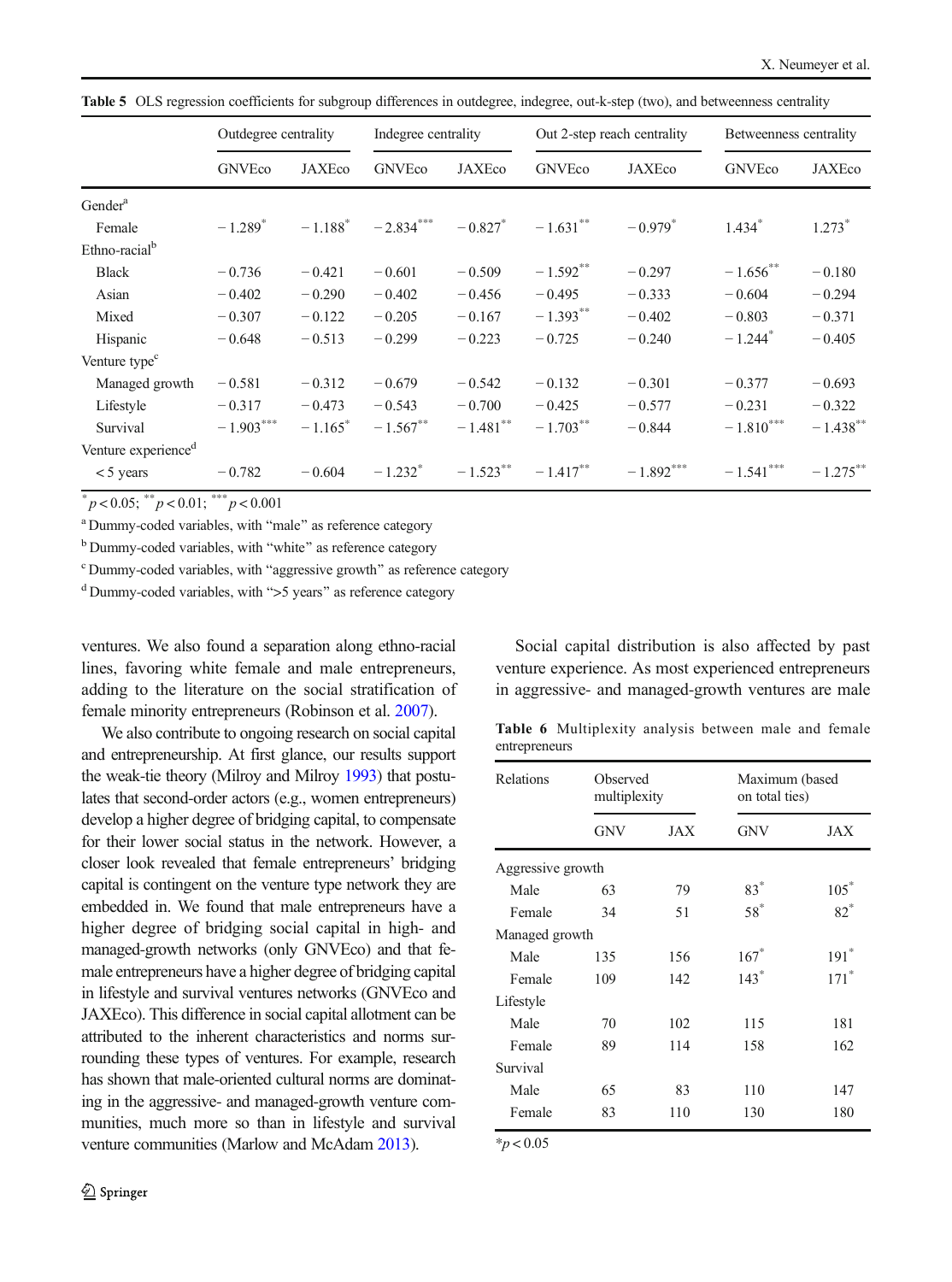| <b>HGVN</b>   |           | <b>MGVN</b>   |           | <b>LSVN</b>   |           | <b>SVN</b>    |             |
|---------------|-----------|---------------|-----------|---------------|-----------|---------------|-------------|
| <b>GNVEco</b> | JAXEco    | <b>GNVEco</b> | JAXEco    | <b>GNVEco</b> | JAXEco    | <b>GNVEco</b> | JAXEco      |
| $M > F^{**}$  | $M > F^*$ | $M > F^*$     | M > F     | M > F         | F > M     | F > M         | $F > M^*$   |
| $M > F^*$     | M > F     | $M > F^*$     | $M > F^*$ | M > F         | F > M     | $F > M^*$     | $F > M^*$   |
| $M > F^{**}$  | $M > F^*$ | M > F         | M > F     | M > F         | F > M     | F > M         | $F > M^*$   |
| $M > F^*$     | M > F     | M > F         | F > M     | F > M         | $F > M^*$ | $F > M^*$     | $F > M$ *** |
|               |           |               |           |               |           |               |             |

<span id="page-10-0"></span>Table 7 Disparity between female and male entrepreneurs' indegree, outdegree, 2-step reach centrality, and betweenness centrality scores for different venture type networks in Gainesville and Jacksonville Ecosystems

HGVN high-growth venture networks, MGVN managed-growth venture networks, LSVN lifestyle venture networks, SVN survival venture networks, M male, F female

 $p < 0.05$ ; \*\* $p < 0.01$ ; \*\*\* $p < 0.001$ 

or are supportive of male norms, female entrepreneurs are at a disadvantage in finding brokers to access different parts of the venture network. Similarly, experienced female entrepreneurs have an advantage over their novice counterparts when it comes to building a diverse network with a high level of bridging social capital. Therefore, mentorship relationships are a valuable path to further explore this question.

Lastly, our choices with respect to study design and methodology provided a bridge between studies on social networks and entrepreneurial ecosystems. Given that the empirical development of entrepreneurial ecosystems is still at an early stage, our approach offered empirical insights to develop an assessment framework that is not exclusively relying on macroeconomic data. Previous work has predominantly focused on developing single scale views of entrepreneurship. The unit of analysis is the entrepreneur or the entrepreneur firm, with only a few notable exceptions (Moliterno and Mahony [2011](#page-14-0)). Our approach offers the possibility to empirically explore the social boundaries between entrepreneurs and ventures with different characteristics in entrepreneurial ecosystems. This is particularly relevant for research on female entrepreneurs, as previous studies (Ahl and Marlow [2012;](#page-12-0) Calas

Table 8 OLS regression coefficients for subgroup differences in outdegree, indegree, out-k-step (two), and betweenness centrality for female entrepreneurs

|                                 | Outdegree centrality  |                       | Indegree centrality   |               | Out 2-step reach centrality |                       | Betweenness centrality |               |
|---------------------------------|-----------------------|-----------------------|-----------------------|---------------|-----------------------------|-----------------------|------------------------|---------------|
|                                 | <b>GNVEco</b>         | JAXEco                | <b>GNVEco</b>         | <b>JAXEco</b> | <b>GNVEco</b>               | <b>JAXEco</b>         | <b>GNVEco</b>          | <b>JAXEco</b> |
| Ethno-racial <sup>a</sup>       |                       |                       |                       |               |                             |                       |                        |               |
| <b>Black</b>                    | $-0.836$              | $-0.319$              | $-0.901$              | $-0.453$      | $-1.037^*$                  | $-0.119$              | $-0.699$               | $-0.094$      |
| Asian                           | $-0.178$              | $-0.254$              | $-0.404$              | $-0.343$      | $-0.230$                    | $-0.276$              | $-0.340$               | $-0.409$      |
| Mixed                           | $-0.264$              | $-0.376$              | $-0.205$              | $-0.199$      | $-0.363$                    | $-0.153$              | $-0.703$               | $-0.667$      |
| Hispanic                        | $-0.448$              | $-0.468$              | $-0.699$              | $-0.317$      | $-0.618$                    | $-0.401$              | $-0.944^*$             | $-0.189$      |
| Venture type <sup>b</sup>       |                       |                       |                       |               |                             |                       |                        |               |
| Managed growth                  | $-0.341$              | 0.095                 | $-0.769$              | $-0.101$      | $-0.489$                    | $-0.237$              | 0.577                  | $-0.086$      |
| Lifestyle                       | $-0.194$              | $-0.237$              | $-0.095$              | $-0.560$      | $-0.253$                    | $-0.384$              | $-0.111$               | $-0.225$      |
| Survival                        | $-0.965$ <sup>*</sup> | $-0.902$ <sup>*</sup> | $-0.889$              | $-1.177***$   | $-1.105*$                   | $-0.998^*$            | $-1.328***$            | $-1.513***$   |
| Venture experience <sup>c</sup> |                       |                       |                       |               |                             |                       |                        |               |
| $<$ 5 years                     | $-0.776$              | $-0.863$              | $-0.971$ <sup>*</sup> | $-1.235^*$    | $-0.899$                    | $-1.022$ <sup>*</sup> | $-1.001$ <sup>*</sup>  | $-1.147***$   |

 $*_{p}$  < 0.05;  $*_{p}$  < 0.01;  $*_{p}$  < 0.001

<sup>a</sup> Dummy-coded variables, with "white" as reference category

 $b$  Dummy-coded variables, with "aggressive growth" as reference category

 $\degree$ Dummy-coded variables, with "> 5 years" as reference category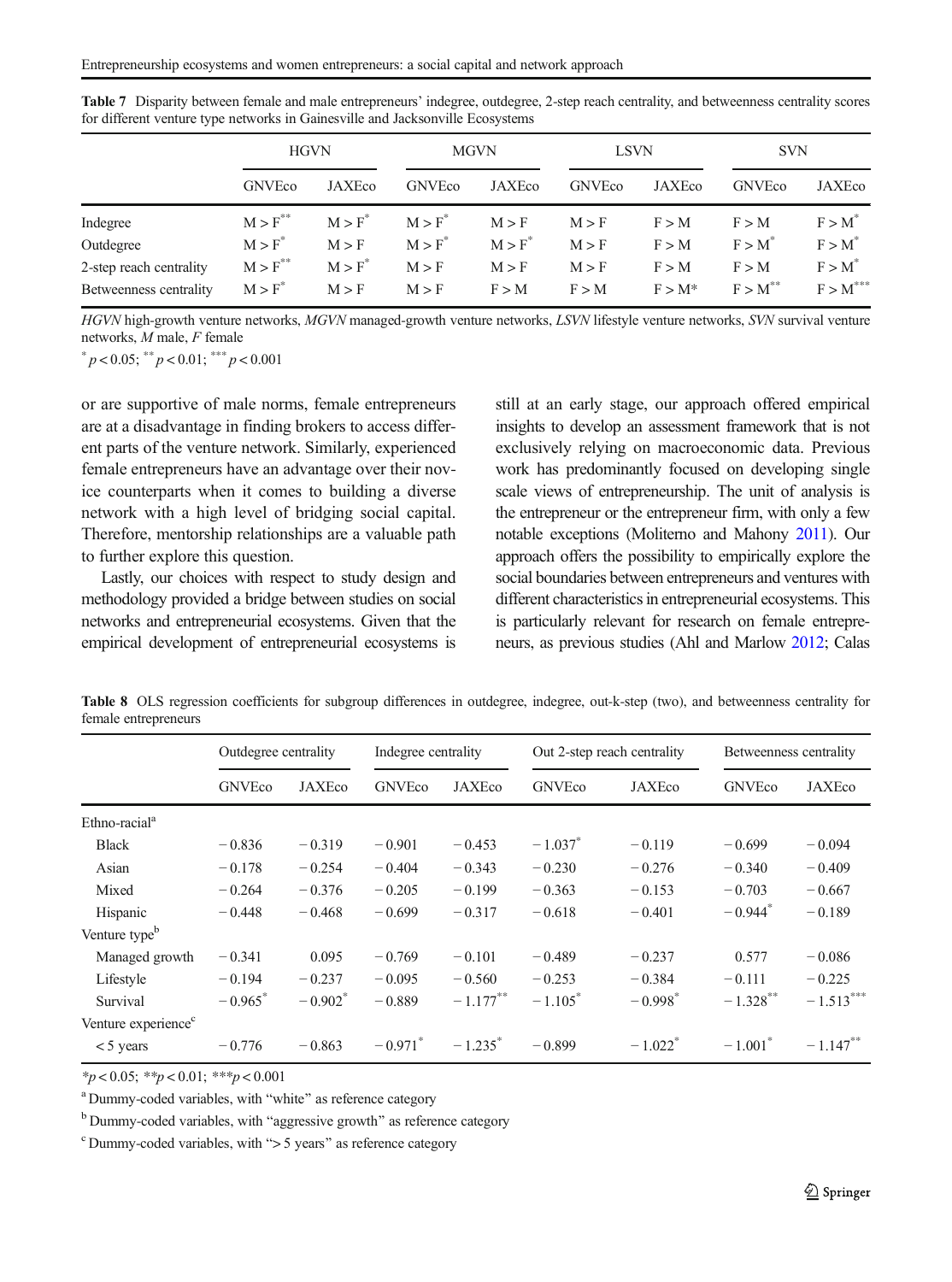et al. [2009\)](#page-13-0) have pointed out that gendered norms that surround (high-growth) entrepreneurship can marginalize the perspectives of female entrepreneurs and prevent them from participation. Therefore, our research breaks new ground as it uses social network matrix to more accurately assess the role and position of (minority) women entrepreneurs in entrepreneurial ecosystems. Furthermore, entrepreneurship is, by itself, a nonlinear process, exposed to chaotic dynamics, fractal structures, fuzzy boundaries, and the emergence of new properties. Thus, traditional linear methodologies to analyze entrepreneurship might have some limitations that could be alleviated by the ability of network analytical techniques to capture the nonlinearity and dynamics of entrepreneurial ecosystems.

## 5.2 Implications for practice

Several interesting findings can be derived for practitioners. Specifically, our results are informative for women entrepreneurs as they show that women need to find the environment that provides the necessary resources be that financial, human, or social capital—to successfully establish and/or grow their preferred type of venture. Women entrepreneurs that run lifestyle businesses need to build ties that secure long-term financing and an affordable location, but also connect with the local community to better respond to changes in the economic and regulatory environment. In contrast, women entrepreneurs that want to build aggressive growth ventures need to build networks that help them raise risk capital and recruit new employees to satisfy the growth needs.

Our results also highlight that women need to focus on developing their bridging social capital, as it will enable them to access resources that are outside of their strong-tie networks, and therefore, will contribute to the survivability of their ventures. As such, supporting organizations such as universities, incubators, or small business development offices need to promote and incentivize activities, initiatives, and meetings that help women entrepreneurs to diversify their networks and thereby increase their bridging social capital.

## 5.3 Limitations and future research

This study has several limitations. Firstly, building up a dataset using respondent-driven sampling is time intensive. Although we applied well-tested procedures to minimize biases, we had to constantly monitor our sample which created scalability issues. In addition, we acknowledge that our sample size is not very large when compared with entrepreneurship studies that leverage macroeconomic data. The lack of time-series data is another limitation of this study. Our rationale for not collecting network data through multiple time points was based on high attrition rates reported by previous studies (Grossman et al. [2012\)](#page-13-0). There are also limitations regarding measurement processes. Currently, indices on entrepreneurial ecosystems do not include network data such as betweenness centrality or multiplexity. To alleviate some of these limitations, future studies could access popular social networks to subsequently couple them with existing macrolevel datasets, which will provide researchers with the opportunity to address research questions about women entrepreneurs, for example, the examination of women entrepreneurs' pathways to determine common hurdles and bottlenecks for their entrepreneurial development. Reconstructing an entrepreneurial ecosystem through social networks poses unique challenges due to its dynamic behavior and the plurality of stakeholders.

Ecosystem identity A yet unexplored question is if and how entrepreneurial ecosystems form distinguishable identities that affect female entrepreneurship. Future studies could leverage existing work on entrepreneurial, organizational, and collective identities, to subsequently develop an identity inventory that consists of:

- 1. Constitutive norms—formal and informal rules that define group membership. Examples include the norms on entrepreneurial characteristics (Stephan and Uhlaner [2010](#page-14-0)).
- 2. Social purposes—goals shared by members of the ecosystem. Examples include the intention for venture growth (Edelman et al. [2010\)](#page-13-0) or social change (Calas et al. [2009](#page-13-0)).
- 3. Relational comparisons—attributes that are used to differentiate one identity group from another. Examples include the distinction between certain types of ventures (Morris et al. [2016](#page-14-0)).
- 4. Cognitive models—frameworks that are used to describe a group's ontology and epistemology. Examples include ways of assessing entrepreneurial opportunities (Dew et al. [2009](#page-13-0)).

Ecosystem routines and capabilities Using social network data, future studies can examine the formation and change of such routines and capabilities. Are there routines and capabilities of entrepreneurial ecosystems that foster or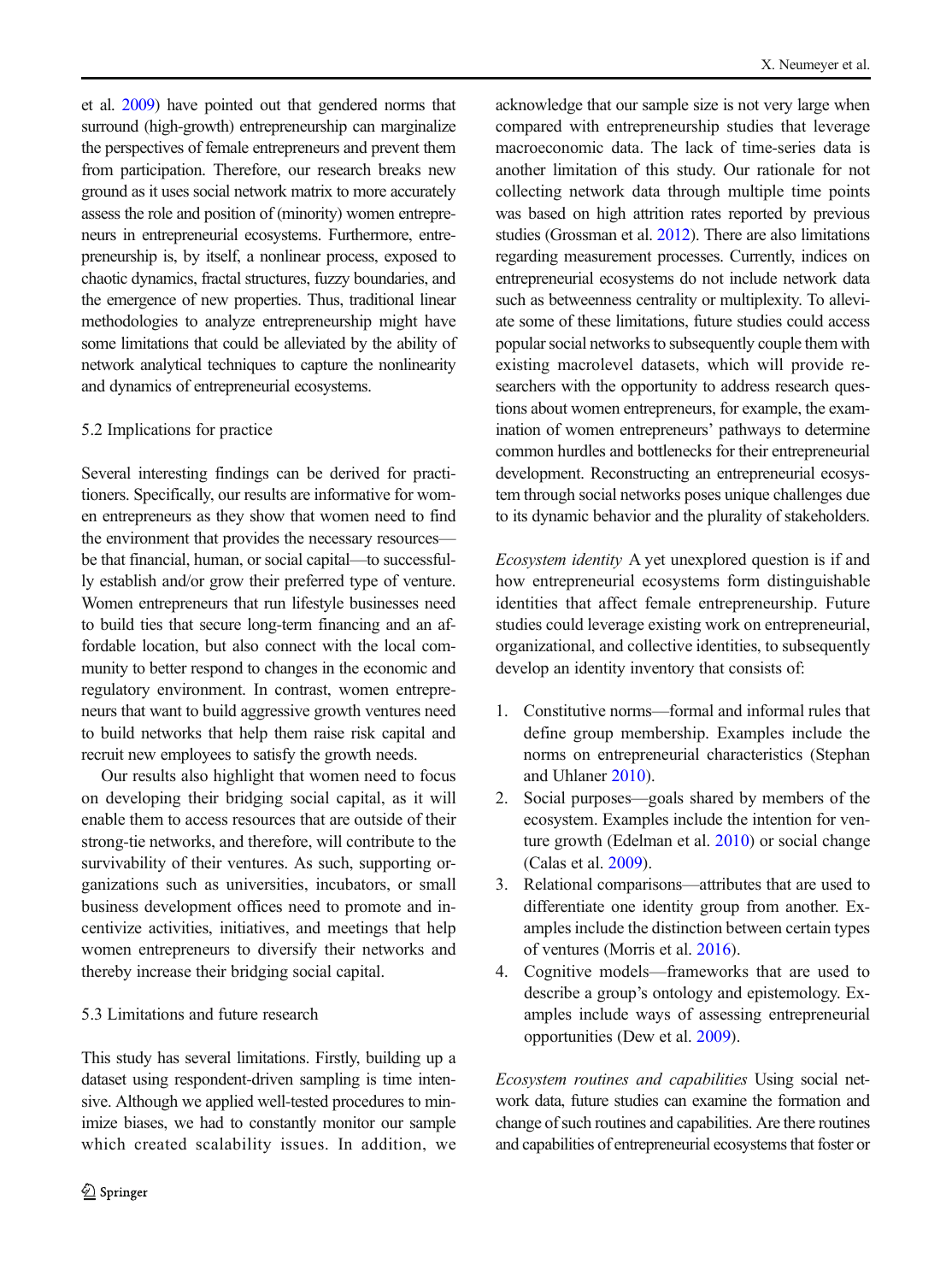<span id="page-12-0"></span>dampen female entrepreneurs? To that purpose, existing theoretical frameworks on organizational routines (e.g., McKeown [2001](#page-14-0)) need to be adapted and further developed. Dimensions of organizational routines such as regularity, collectiveness, recurrence, consciousness and subconsciousness, context specificity, embeddedness, path dependence, and the existence of triggers (Becker 2001) need to be rethought for entrepreneurial ecosystems. Similarly, researchers need to reevaluate what standard, operational, and dynamic capabilities (Teece [2012\)](#page-14-0) mean in the context of an entrepreneurial ecosystem.

## 6 Conclusions

At a time when the rate of female entrepreneurship is increasing worldwide, the importance of understanding the contextual aspects of how women build and grow ventures cannot be understated. One such contextual factor is the ability (or lack thereof) for female entrepreneurs to develop social capital in an entrepreneurial ecosystem. To address this issue, our study adopted a social network approach to examine the effects of venture typology, race, ethnicity, and past venture experience on the distribution of social capital and network connectivity of female entrepreneurs in two municipal entrepreneurial ecosystems. Our results create the need for a more nuanced understanding of how individual and venture characteristics play a role in the formation of social capital boundaries. For example, we found that female entrepreneurs engaged in high-growth ventures showed a lower degree of bridging social capital than male entrepreneurs. However, this effect was reversed for female entrepreneurs engaged in lifestyle and survival ventures. This provides for an expanded view of how social capital boundaries exist from across different venture contexts, and suggests that future research on entrepreneurial ecosystems needs to examine the configuration of different venture types more systematically. Therefore, we conclude that a more concerted effort is needed to collect and incorporate network measures more reliably and comprehensibly. These research developments will provide both a more nuanced and rigorous understanding of the role and position of female entrepreneurs in entrepreneurial ecosystems.

Acknowledgements The authors thank Jamie Kraft and Dr. Michael Morris at the Entrepreneurship and Innovation Center at the University of Florida for helpful feedback on earlier versions of this manuscript and access to stakeholders in the municipal entrepreneurship ecosystems that we selected for our study.

#### References

- Abbasi, A., Hossain, L., & Leydesdorff, L. (2012). Betweenness centrality as a driver of preferential attachment in the evolution of research collaboration networks. Journal of Informetrics, 6(3), 403–412.
- Ács, Z. J., Autio, E., & Szerb, L. (2014). National systems of entrepreneurship: measurement issues and policy implications. Research Policy, 43(3), 476–494.
- Acs, Z. J., & Szerb, L. (2007). Entrepreneurship, economic growth and public policy. Small Business Economics, 28(2–3), 109–122.
- Adler, P. S., & Kwon, S.-W. (2002). Social capital: prospects for a new concept. Academy of Management Review, 27(1), 17–40.
- Ahl, H., & Marlow, S. (2012). Exploring the dynamics of gender, feminism and entrepreneurship: advancing debate to escape a dead end? Organization, 19(5), 543–562.
- Aldrich, H., & Zimmer, C. (1986). Entrepreneurship through social networks. University of Illinois at Urbana-Champaign's Academy for Entrepreneurial Leadership Historical Research Reference in Entrepreneurship.
- Anderson, A. R., & Jack, S. L. (2002). The articulation of social capital in entrepreneurial networks: a glue or a lubricant? Entrepreneurship & Regional Development, 14(3), 193–210.
- Audretsch, D. B., & Feldman, M. P. (1996). R&D spillovers and the geography of innovation and production. The American Economic Review, 86, 630–640.
- Baron, R. A., & Markman, G. D. (2000). Beyond social capital: how social skills can enhance entrepreneurs' success. The Academy of Management Executive, 14(1), 106–116.
- Becker, M. C. (2001). The role of routines in organizations: an empirical and taxonomic investigation. University of Cambridge.
- Bell, S. J., Tracey, P., & Heide, J. B. (2009). The organization of regional clusters. Academy of Management Review, 34(4), 623–642.
- Berg, S. (1988). Snowball sampling. In S. Kotz & N. I. Johnson (Eds.), Encyclopedia of statistical sciences. New York: Wiley.
- Bliemel, M. J., McCarthy, I. P., & Maine, E. M. A. (2015). Levels of multiplexity in entrepreneur's networks: implications for dynamism and value creation. Entrepreneurship Research Journal,  $0(0)$ .
- Borgatti, S. P., Everett, M. G., & Freeman, L. C. (1999). UCINET 6.0 Version 1.00. Natick: Analytic Technologies.
- Bosma, N., Van Praag, M., Thurik, R., & De Wit, G. (2004). The value of human and social capital investments for the business performance of startups. Small Business Economics, 23(3), 227–236.
- Bourdieu, P. (1986). The forms of capital. In J. G. Richardson (Ed.), Handbook of theory and research for the sociology of education. New York: Greenwood Publishing Group.
- Bourdieu, P., & Wacquant, L. J. (1992). An invitation to reflexive sociology. University of Chicago Press.
- Brooks, A. W., Huang, L., Kearney, S. W., & Murray, F. E. (2014). Investors prefer entrepreneurial ventures pitched by attractive men. Proceedings of the National Academy of Sciences, 111(12), 4427–4431.
- Brush, C. G., & Chaganti, R. (1999). Businesses without glamour? An analysis of resources on performance by size and age in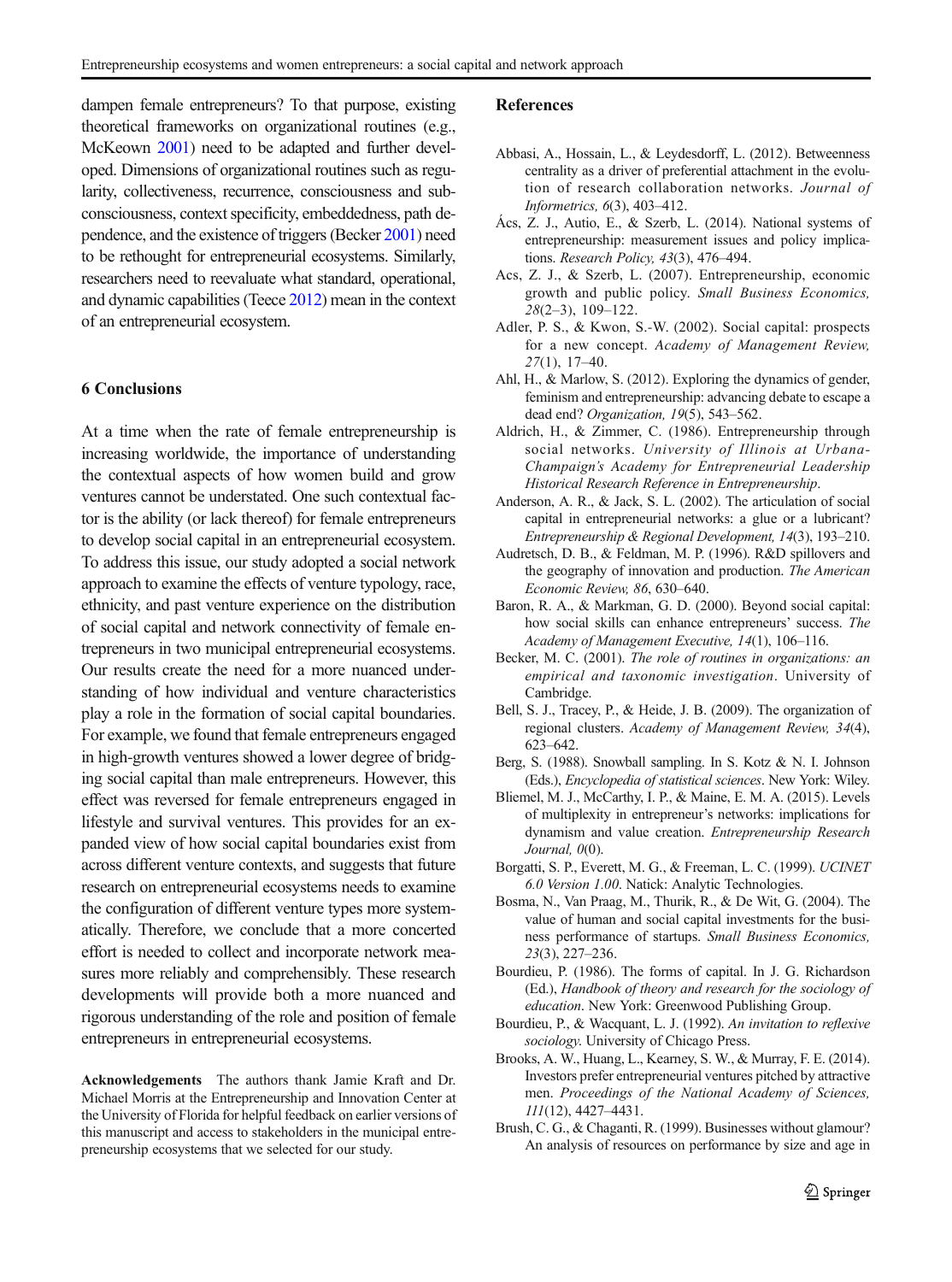<span id="page-13-0"></span>small service and retail firms. Journal of Business Venturing, 14(3), 233–257.

- Brush, C. G., De Bruin, A., & Welter, F. (2009). A gender-aware framework for women's entrepreneurship. International Journal of Gender and Entrepreneurship, 1(1), 8–24.
- Brush, C. G., Carter, N. M., Gatewood, E., Greene, P. G., & Hart, M. M. (2004). Clearing the hurdles: women building highgrowth businesses. Upper Saddle River: Prentice-Hall.
- Calas, M. B., Smircich, L., & Bourne, K. A. (2009). Extending the boundaries: reframing "entrepreneurship as social change" through feminist perspectives. Academy of Management Review, 34(3), 552–569.
- Carter, N., Brush, C., Greene, P., Gatewood, E., & Hart, M. (2003). Women entrepreneurs who break through to equity financing: the influence of human, social and financial capital. Venture Capital: an International Journal of Entrepreneurial Finance, 5(1), 1–28.
- Coleman, J. S. (1988). Social capital in the creation of human capital. American Journal of Sociology, 94, S95–S120.
- Colombo, M. G., Franzoni, C., & Rossi-Lamastra, C. (2015). Internal social capital and the attraction of early contributions in crowdfunding. Entrepreneurship Theory and Practice, 39(1), 75–100.
- Cope, J., Jack, S., & Rose, M. B. (2007). Social capital and entrepreneurship: an introduction. International Small Business Journal, 25(3), 213–219.
- Davidsson, P., & Honig, B. (2003). The role of social and human capital among nascent entrepreneurs. Journal of Business Venturing, 18(3), 301–331.
- De Carolis, D. M., Litzky, B. E., & Eddleston, K. A. (2009). Why networks enhance the progress of new venture creation: the influence of social capital and cognition. Entrepreneurship Theory and Practice, 33(2), 527–545.
- De Carolis, D. M., & Saparito, P. (2006). Social capital, cognition, and entrepreneurial opportunities: a theoretical framework. Entrepreneurship Theory and Practice, 30(1), 41–56.
- Dew, N., Read, S., Sarasvathy, S. D., & Wiltbank, R. (2009). Effectual versus predictive logics in entrepreneurial decision-making: differences between experts and novices. Journal of Business Venturing, 24(4), 287–309.
- Dubini, P., & Aldrich, H. (1991). Personal and extended networks are central to the entrepreneurial process. Journal of Business Venturing, 6(5), 305–313.
- Edelman, L. F., Brush, C. G., Manolova, T. S., & Greene, P. G. (2010). Start-up motivations and growth intentions of minority nascent entrepreneurs. Journal of Small Business Management, 48(2), 174–196.
- Fabowale, L., Orser, B., & Riding, A. (1995). Gender, structural factors, and credit terms between Canadian small businesses and financial institutions. Entrepreneurship: Theory and Practice, 19(4), 41–66.
- Feld, B. (2012). Startup communities: building an entrepreneurial ecosystem in your city. Hoboken: Wiley.
- Florin, J., Lubatkin, M., & Schulze, W. (2003). A social capital model of high-growth ventures. Academy of Management Journal, 46(3), 374–384.
- Foster, G., Shimizu, C., Ciesinski, S., Davila, A., Hassan, S., Jia, N., & Morris, R. (2013). Entrepreneurial ecosystems around the globe and company growth dynamics. In World Economic Forum (Vol. 11).
- Gilsing, V., Nooteboom, B., Vanhaverbeke, W., Duysters, G., & van den Oord, A. (2008). Network embeddedness and the exploration of novel technologies: technological distance, betweenness centrality and density. Research Policy, 37(10), 1717–1731.
- Greene, P. G., Brush, C. G., Hart, M. M., & Saparito, P. (2001). Patterns of venture capital funding: is gender a factor? Venture Capital: An International Journal of Entrepreneurial Finance, 3(1), 63–83.
- Grossman, E. B., Yli-Renko, H., & Janakiraman, R. (2012). Resource search, interpersonal similarity, and network tie valuation in nascent entrepreneurs' emerging networks. Journal of Management, 38(6), 1760–1787.
- Heckathorn, D. D. (1997). Respondent-driven sampling: a new approach to the study of hidden populations. Social Problems, 44, 174–199.
- Heckathorn, D. D. (2002). Respondent-driven sampling II: deriving valid population estimates from chain-referral samples of hidden populations. Social Problems, 49(1), 11-34.
- Hoang, H., & Antoncic, B. (2003). Network-based research in entrepreneurship: a critical review. Journal of Business Venturing, 18(2), 165–187.
- Inkpen, A. C., & Tsang, E. W. (2005). Social capital, networks, and knowledge transfer. Academy of Management Review,  $30(1)$ , 146–165.
- Isenberg, D. J. (2010). How to start an entrepreneurial revolution. Harvard Business Review, 88(6), 40–50.
- Jack, S. L. (2005). The role, use and activation of strong and weak network ties: a qualitative analysis\*. Journal of Management Studies, 42(6), 1233–1259.
- Kor, Y. Y., & Sundaramurthy, C. (2008). Experience-based human capital and social capital of outside directors. Journal of Management, 35(4), 981–1006.
- Krackhardt, D. (1992). The strength of strong ties: the importance of philos in organizations. Networks and Organizations: Structure, Form, and Action, 216, 239.
- Kuratko, D. F. (2016). Different entrepreneurial ventures for greater societal value: a portfolio approach to assist public policy. The Antitrust Bulletin, 61(4), 546–560.
- Laumann, E. O., Galaskiewicz, J., & Marsden, P. V. (1978). Community structure as interorganizational linkages. Annual Review of Sociology, 4(1), 455–484.
- Lechner, C., & Dowling, M. (2003). Firm networks: external relationships as sources for the growth and competitiveness of entrepreneurial firms. Entrepreneurship & Regional Development, 15(1), 1–26.
- Lechner, C., Frankenberger, K., & Floyd, S. W. (2010). Task contingencies in the curvilinear relationships between intergroup networks and initiative performance. Academy of Management Journal, 53(4), 865–889.
- Light, I. (2010). The religious ethic of the Protestant ethnics. In L.- P. Dana (Ed.), Entrepreneurship and religion (pp. 168–183). Cheltenham: Edward Elgar.
- Light, I., & Dana, L.-P. (2013). Boundaries of social capital in entrepreneurship. Entrepreneurship Theory and Practice, 37(3), 603–624.
- Lin, N. (2000). Inequality in social capital. Contemporary Sociology, 29(6), 785–795.
- Locke, E. A., Noorderhaven, N. G., Cannon, J. P., Doney, P. M., & Mullen, M. R. (1999). Some reservations about social capital. Academy of Management Review, 24(1), 8–11.